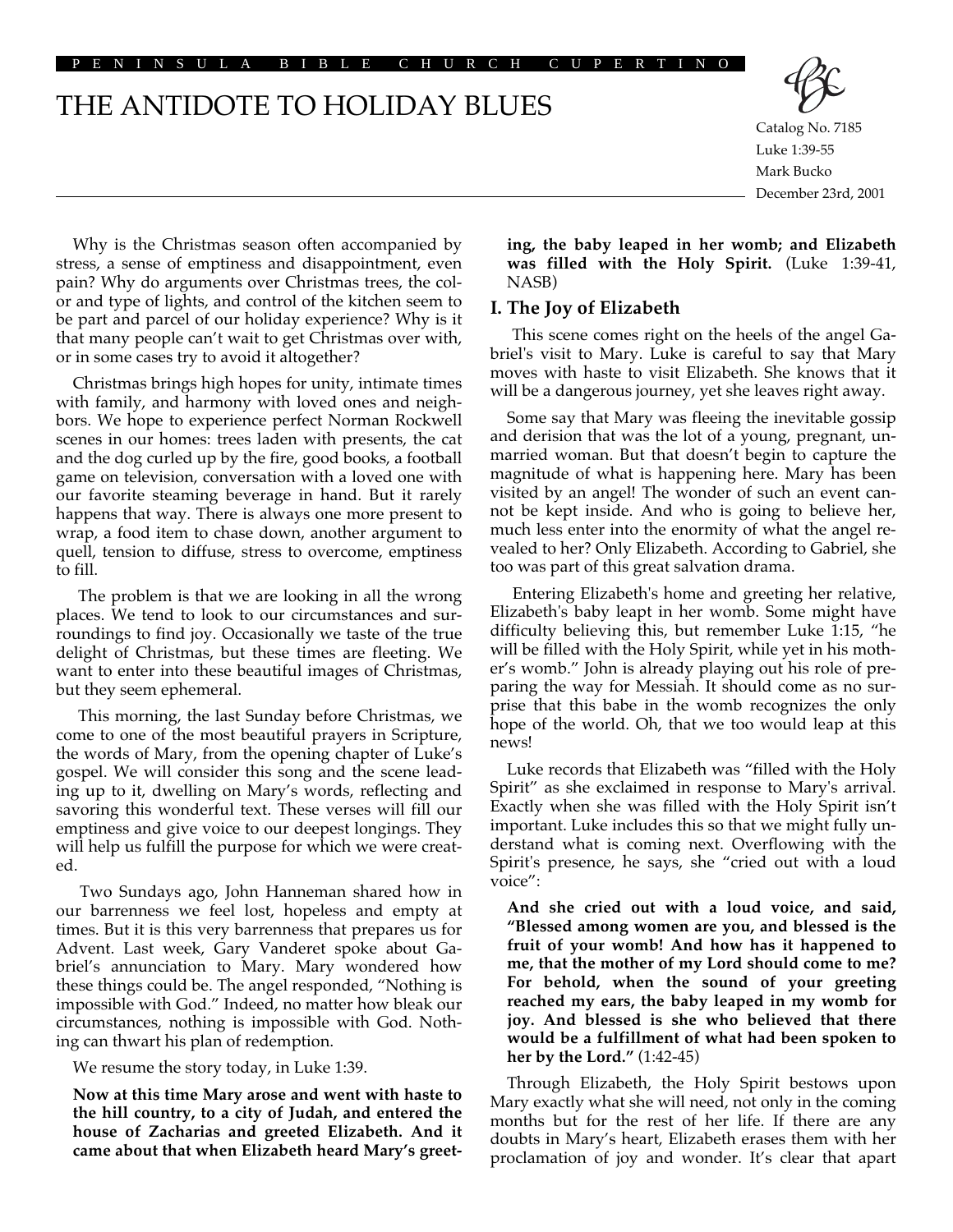from the Spirit's prompting she has no way of knowing what has transpired with Mary. What a gracious gift to Mary, for she would need great comfort and courage! Her betrothed would try to divorce her. Her community would look upon her with scorn. She would travel to a strange town and give birth to her baby in a filthy cave. She would be forced to flee King Herod. Her community as a young mother and wife would be in the strange and powerful land of Egypt. Her son's ministry would confuse her. Ultimately her soul would be pierced by unspeakable pain as her nation turned its back on Jesus, executing him in a most excruciating manner.

Elizabeth ends her song of wonder and blessing to Mary by saying, "Blessed is she who believed, that there would be a fulfillment of what had been spoken to her by the Lord." Quoting Elizabeth, Luke echoes Abraham's response in Genesis 15:6, "Then he believed in the Lord; and He reckoned it to him as righteousness." Belief is the key to blessing. Blessing is not the result of our efforts to please God; it is the result of our belief. God has done the work.

Notice that Elizabeth begins her song by saying, "Blessed among women." The Greek word translated blessed, used two times in verse 42, means to speak well of. Ultimately, of course, what others say about us is not important. What's most important is what we believe and whom we serve.

So Elizabeth ends her song with another kind of blessing, a word meaning happiness, contentment, "blessed is she who believed." Mary, who was all of thirteen, fourteen or perhaps fifteen years old, believed. In the face of overwhelming consequences she believed and entered in.

This brings us to Mary's response to Elizabeth's stunning words.

## **II. The Wonder of Mary—the Magnificat**

**And Mary said:** 

**"My soul exalts the LORD,**

**And my spirit has rejoiced in God my Savior.**

**For He has had regard for the humble state of His bondslave;**

**For behold, from this time on all generations will count me blessed.**

#### **For the Mighty One has done great things for me; And holy is His name.**

**AND HIS MERCY IS UPON GENERATION AFTER GENERATION TOWARD THOSE WHO FEAR HIM.** (1:46-50)

Mary begins her song in this outpouring of praise that we have come to know so well. These verses have been sung countless times, in hundreds of different musical settings. They have been part of the daily lives of believers for nearly sixteen hundred years. Mary has been given an honor beyond description, a burden beyond comprehension—and her first words are of God. Overwhelmed, she bursts out in a note of the highest praise and declares herself a disciple of the living Lord. Some hold that this language, this beautifully crafted poetry is beyond a young woman of Mary's humble origins. That may be so, but it is not beyond the Spirit of God. Mary draws upon the language of poetry and prayer found throughout the Old Testament, texts that are steeped in words of praise to Yahweh.

It is not naïve to think that Mary's faith and learning, ignited by the Holy Spirit, combine to create a song that captures the magnitude of what God is doing. So beautiful and profound is this song it has its own name, *Magnificat*, Latin for magnify. Her song takes a profusion of Old Testament words and images to create a mosaic of worship.

She begins by echoing the response of another woman of God, Hannah, who also was blessed with a child through God's miraculous intervention.

# **My heart exults in the LORD; My horn is exalted in the LORD, My mouth speaks boldly against my enemies, Because I rejoice in Thy salvation.** (1 Sam 2:1)

Hannah's barren womb was opened by the Lord to bless her and her husband with one who would lead Israel. Her son was the great prophet Samuel who, like John, prepared the way for God's choice of king, David, in a foretaste of the ultimate king, Jesus Christ.

Luke's introduction, the understated "And Mary said:," is the perfect set-up for her exclamation of praise, because it needs no build-up. "My soul exalts the Lord."

Mary declares the state of her soul: she exalts, or magnifies, the Lord. Then, in common Hebrew fashion, she repeats herself, adding color and intensity: "My spirit has rejoiced in God my Savior."

 Mary worships. That is why we come to this place: to worship, to magnify God's name, to increase him and decrease ourselves, to acknowledge his position as our Savior and Lord.

And Mary is just getting started. She continues with a trio of poetic couplets extolling the work of the Lord. First, in her life:

**"For He has had regard for the humble state of His bondslave;**

**For behold, from this time on all generations will count me blessed.**

**For the Mighty One has done great things for me; And holy is His name.**

**AND HIS MERCY IS UPON GENERATION AFTER GENERATION TOWARD THOSE WHO FEAR HIM.** (1:48-50)

Mary recognizes what God is doing. We would expect the king of the universe, the Messiah, to appear in Jerusalem with music blaring, a laser light show, a troupe of dancers and pop stars, with the three tenors singing famous arias. We would expect a parade, with speeches of praise and acclaim from all manner of dignitaries. But instead we read, "He has had regard for the humble state of His bondslave." Mary is profoundly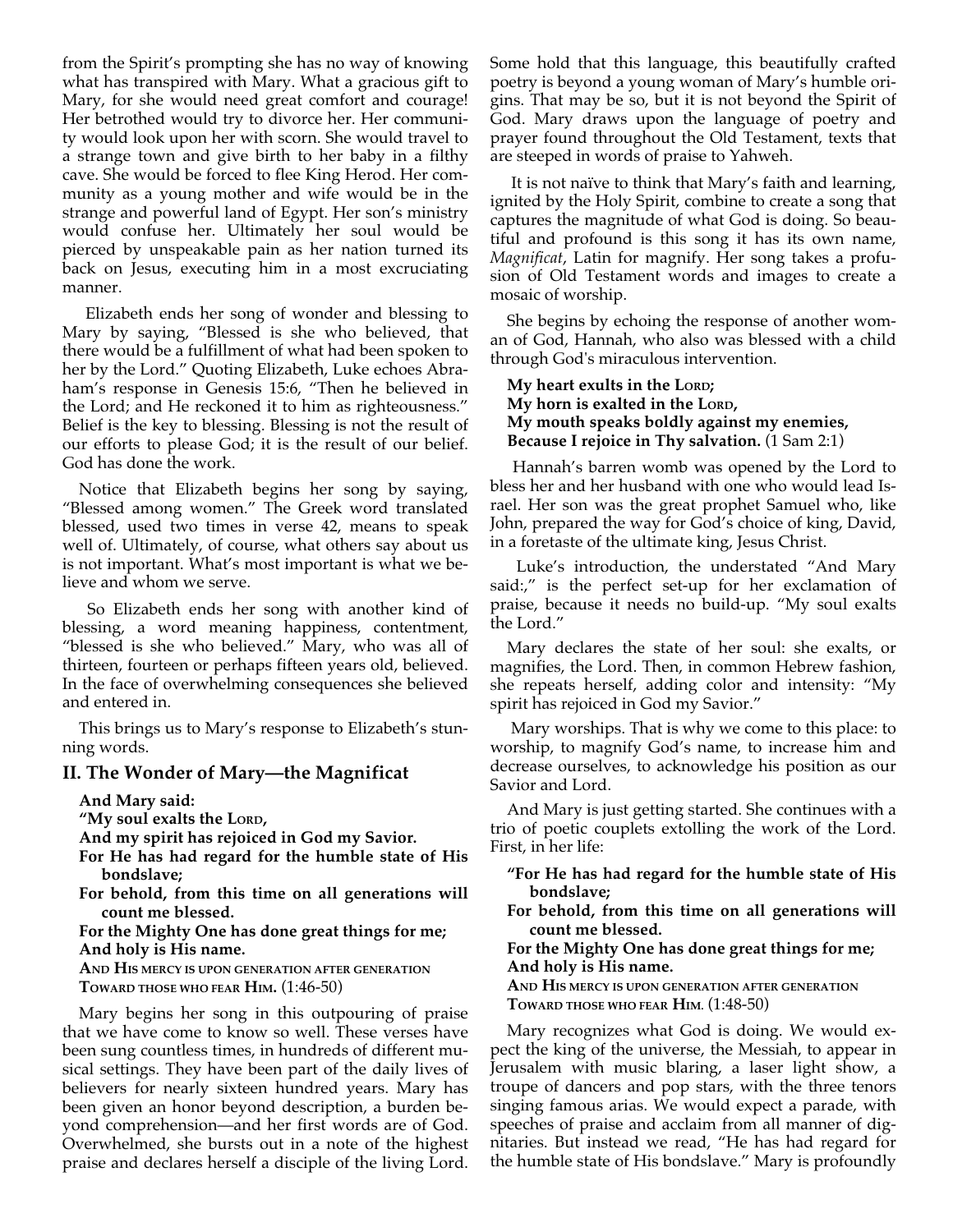humbled that God would choose her, a simple peasant girl of lowly means, as the conduit for his invasion of earth.

Then Mary recognizes, not out of pride but out of wonder, that all generations would call her blessed. The king of the universe enters the scene through a humble peasant girl—as a baby! It's brilliant! Just when we think we have it all figured out, God throws us these great heavenly curve-balls that leave us amazed. And Mary understands what he is doing.

 She goes on, continuing to recount God's work in her life: "For the mighty one has done great things for me." Notice that Mary doesn't add, "because I have been so faithful, so pure, so consistent in my temple attendance." No. Her response to God's goodness is worship: "holy is His name."

Here we come to the turning point of Mary's song, verse 50. This is where we see what worship does to us. Quoting Psalm 103:7, Mary says: "His mercy is upon generation after generation toward those who fear him." Notice two things here. First, this is all about God's mercy. These events turn on one important truth, one unchangeable constant: God's mercy, his *hesed*, his loyal love is driving all of this. God will not leave us in darkness, because he is merciful toward us with loyal and unending love.

Now notice what this does to Mary's perspective. It changes from wonder at how the Lord has blessed her to how he in fact has blessed the entire community of faith, generation after generation. As she worships, her world view is enlarged. This is not just a personal hymn of praise, but a community hymn.

```
"He has done mighty deeds with His arm;
```
- **He has scattered those who were proud in the thoughts of their heart.**
- **He has brought down rulers from their thrones, And has exalted those who were humble.**
- **HE HAS FILLED THE HUNGRY WITH GOOD THINGS;**
- **And sent away the rich empty-handed.** (1:51-53)

Like Hannah in 1 Samuel, Mary moves from personal worship to a community perspective, praising the great works of the Lord. Both women have a new lens and a grand sense of what the Lord is doing through the fulfillment of his promises.

In this second set of poetic couplets we see, first, the nature of God's work: "mighty deeds with His arm." And the result for the proud: "he has scattered those who were proud in the thoughts of their heart." Then we see the destiny of arrogant rulers: "He has brought down rulers from their throne." And, foreshadowing the destiny of Mary's own son, the destiny for the humble: "He has exalted those who were humble." Again, Mary weaves words from the psalms and from Hannah's song into her own: "He has filled the hungry with good things; and sent away the rich empty-handed."

Comparing this to Hannah's song, we find that Mary's world view is growing as well. Hannah's prayer

and Mary's prayer become our prayers, too.

During my sophomore year at college I experienced the lowest point in my life spiritually and emotionally. No longer was I a star athlete or a star student. No longer was I a big man on campus, dating my high school sweetheart. All that had shaped my identity and formed my worth to that point in life had been stripped away. I was deeply insecure and unsure of myself. In the midst of all this, Brian Morgan began to teach me the book of Romans. He had no notion of my true internal state. As we studied the text, Brian said, "This is who you are, Mark. Your identity is shaped by Jesus Christ. You are his man, a man of God." For the first time in my life I knew my identity, who I really am. As I prayed and worshiped in response to this revelation, I began to move out of my myopic world of self-doubt and pity. God enlarged my view of the world and what he was doing. Suddenly I realized I was a part of something much bigger than myself. It was a revolutionary time for me.

As Mary's world view is enlarged, so is ours. Like her, we begin by realizing and acknowledging what God has done for us; then we start to look outside ourselves and rejoice in what he is doing for all mankind. Mary's world view is so large that here we are, two thousand years later, singing this same song, given to Mary by the Holy Spirit, now given to us by the Spirit through the Word.

Finally, we come to the end of her song, where God's motivation is revealed. Our God of justice has every right to call an end to his creation. In our pride we have turned away from relationship with him to worship at the feet of wealth, power, status and influence. But God doesn't turn away from us. The text tells us why:

```
"He has given help to Israel His servant,
In remembrance of His mercy,
As He spoke to our fathers, 
To Abraham and his offspring forever." (1:54-55).
```
The Lord God is a God of unending mercy. And the arrival of Jesus Christ is the ultimate demonstration of his covenant mercy.

The end of the song is very fitting. There is a calming and sure sense of fulfillment even though Jesus' ministry, crucifixion and resurrection are yet to come. Fulfillment can be claimed because Jesus' arrival indicates God's determination to complete what he has started. There would be no sense in God sending Gabriel to Elizabeth and Mary, announcing the gift of sons to them in the most remarkable way, unless he fully intended to deliver his people as promised. Likewise, we can be just as certain, because we who believe are grafted in to become Abraham's offspring.

When we worship, God expands our vision. With this new perspective we are better able to grapple with life's pain and our failed expectations.

I want to leave you with four thoughts.